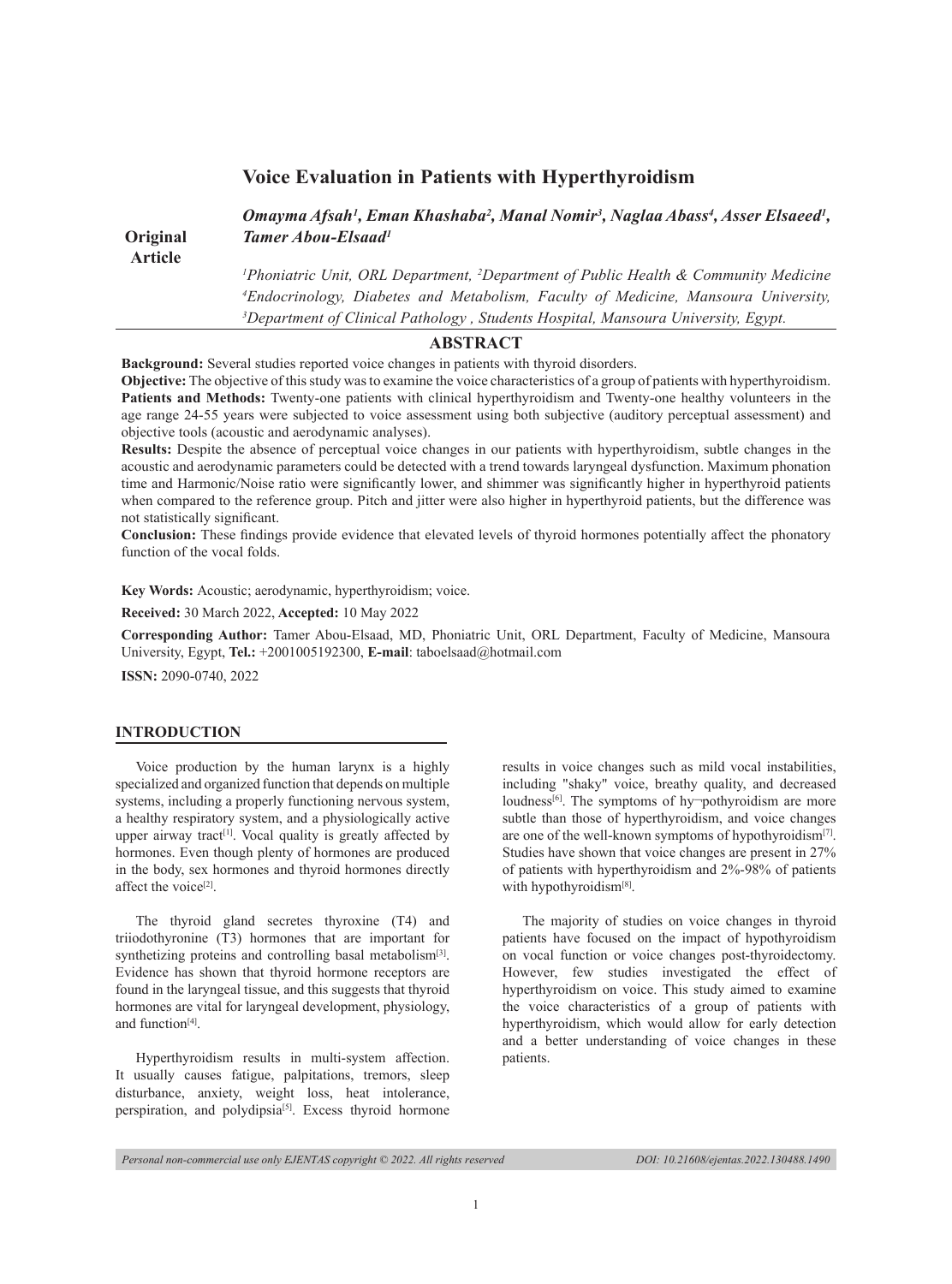#### **PATIENTS AND METHODS:**

### *Study Design:*

Observational comparative cross-sectional study from consecutive patients with clinical hyperthyroidism who were referred to the outpatient clinic of Phoniatrics from the endocrinology unit (internal medicine department).

### *Subjects*:

This study was conducted on 42 patients in the age range 24-55 years, who were divided into two groups. The first group (the patient group) consisted of 21 patients with hyperthyroidism with a mean age of 39  $(\pm 12)$  years. The reference group consisted of 21 healthy volunteers (with perceptually normal voice quality without thyroid disorder) with a mean age of 34.6 ( $\pm$  6.6) years. The patient selection criteria were medical diagnosis of symptomatic hyperthyroidism, no history of previous surgical intervention in the neck or larynx, absence of other known causes of voice changes (such as vocal fold lesions, vocal fold paralysis, and current respiratory tract infection), patients did not receive previous voice therapy, and they were not smokers or ex-smokers. The patient group was further divided into two subgroups. The first subgroup comprised 11 patients with clinical hyperthyroidism under medical antithyroid treatment for no less than one month, in the form of carbimazole and beta-blocker. The second subgroup comprised 10 newly discovered patients with clinical hyperthyroidism but not started medical antithyroid treatment. The study was approved by the Institutional Research Board of Mansoura faculty of medicine. All participants signed a consent form.

### *Methods*:

Hyperthyroidism diagnosis was made at the endocrinology unit, Internal Medicine department, and determination of hormones in serum (thyroid-stimulating hormone [TSH], triiodothyronine, thyroxine). The blood samples (3-5ml) were collected from each patient, centrifuged at 3000-5000 revolutions per minute where enzyme-linked immunosorbent assay (ELISA) by HUMAN diagnostics worldwide kits have been adopted as thyroid hormone assay method<sup>[9]</sup>.

All participants were subjected to voice evaluation in the outpatient clinic of Phoniatrics at Mansoura University Hospital, using the following assessment protocol:

### *Subjective voice evaluation*

Auditory perceptual assessments of voice (APA) were carried out using a modified GRBAS (Grade, Roughness, Breathiness, Aesthenia, Strain) scale<sup>[10]</sup> with four grades from 0 (normal) to 3 (severe dysphonia). A dynamic

microphone and a laptop were used to record APA. Perceptual analysis was conducted by two phoniatricians experienced in the assessment of voice disorders.

#### *Objective voice evaluation*

Acoustic analysis was conducted in a quiet room with a dynamic microphone 3-cm from the subject's mouth. The subject was instructed to produce a prolonged /a/ sound recorded via a laptop. The middle portion of each vowel production was analyzed using PRAAT  $64$ -bit edition<sup>[11]</sup> to determine the fundamental frequency  $(Hz)$ , jitter  $(\%),$ shimmer  $(\%)$ , and harmonic to noise (H/N) ratio (dB).

For aerodynamic analysis, maximum phonation time (MPT) was calculated using a stopwatch during the production of sustained /a/ sound at comfortable loudness and pitch after taking a deep breath.

Laryngoscopic examination of the patient group was performed with a 70° rigid endoscope. The laryngoscopic finding was bilateral normal vocal folds mobility and no pathological laryngeal lesions. Patients with abnormal laryngeal findings were excluded from the study.

### *Statistical Analysis***:**

Data entry and analysis were done by the statistical package of social sciences "SPSS" version 23. Qualitative variables were summarized in number & percent. Chisquare test was used to compare qualitative variables in different groups. Quantitative variables were described as mean & standard deviation for normally distributed data. The median, minimum, and maximum were used to describe non-normally distributed data. The Shapiro– Wilk test was employed to determine whether the data had a normal distribution. An independent t-test was used to compare two different means and a one-way ANOVA to compare three different means. For nonnormally-distributed data, the Mann-Whitney test was used to compare variables in two different groups and the Kruskal Wallis test in three different groups. Statistical significance is defined as a level of significance less than 0.05.

#### **RESULTS:**

#### **Demographic and basic data**:

The patient group consisted of 21 patients with hyperthyroidism with a mean age of  $39 \times 12$ ) years. Three patients were males (14.3%), and eighteen patients were females (85.7%). The reference group consisted of 21 healthy volunteers with a mean age of 34.6 ( $\pm$  6.6) years, including two males (9.5%) and 19 females (90.5%). Both groups were matched for age and gender. None of the subjects was a professional voice user (Table 1).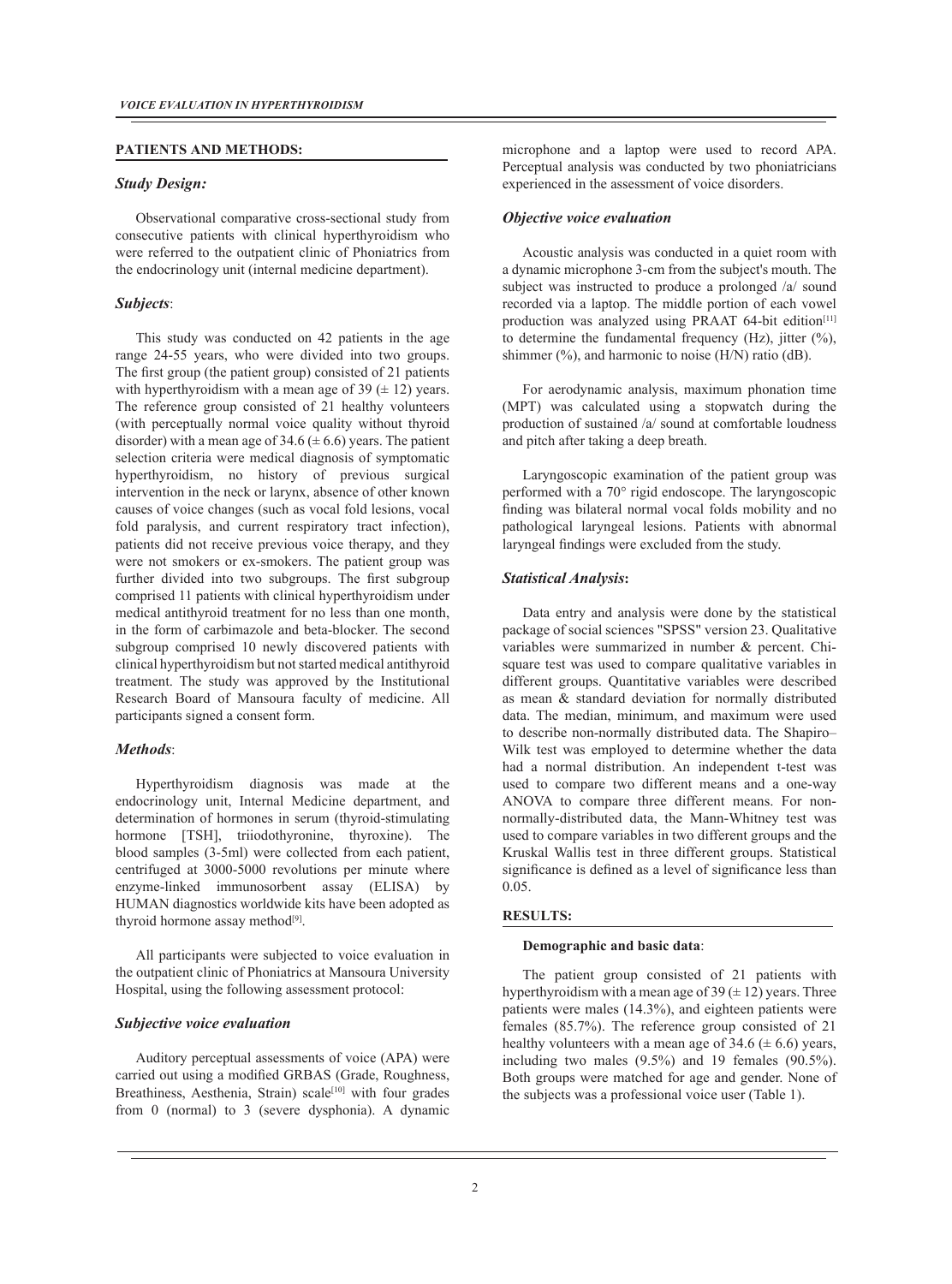|  |  | Table 1: Demographic characteristics of the studied groups: |  |  |  |
|--|--|-------------------------------------------------------------|--|--|--|
|--|--|-------------------------------------------------------------|--|--|--|

|                      | Patients group n=21 | Reference group $n=21$ | P-value |
|----------------------|---------------------|------------------------|---------|
| Age                  |                     |                        |         |
| Mean $(SD)$          | 39.0(12.01)         | 34.6(6.6)              | 0.1     |
| Gender Number (%)    |                     |                        |         |
| Male                 | 3(14.3)             | 2(9.5)                 |         |
| Female               | 18(85.7)            | 19(90.5)               | 1.00    |
| Residence Number (%) |                     |                        |         |
| Urban                | 7(33.3)             | 12(57.1)               |         |
| Rural                | 14(66.7)            | 9(42.9)                | 0.3     |

The most frequent manifestation of hyperthyroidism in the patient group was shortness of breath (62%), followed by fatigue and loss of weight (28.6% each). The disease duration ranged from 1 month to 9 years (median 12 months) (Table 2).

**Table 2:** Baseline symptoms among hyperthyroid patients

| Variable                   | Studied Patients ( $n=21$ ) Number (%) |  |  |
|----------------------------|----------------------------------------|--|--|
| #Clinical symptoms         |                                        |  |  |
| Shortness of breath        | 13(62%)                                |  |  |
| Fatigue                    | $6(28.6\%)$                            |  |  |
| Loss of weight             | $6(28.6\%)$                            |  |  |
| Exophthalmos               | 4(19%)                                 |  |  |
| <b>Nervousness</b>         | $2(9.5\%)$                             |  |  |
| Disease duration in months |                                        |  |  |
| Median                     | 12.0                                   |  |  |
| Min-max                    | $(1.0-108.0)$                          |  |  |

*# Total number is not absolute* 

It was found that the median of T3, T4, and TSH levels in the hyperthyroid subgroup that did not receive medical treatment was 1.01 (0.4-1.4), 3.4 (1.4-34.0), 0.01 (0.005-0.05) ng/dl, respectively.

# *3.2. Subjective voice evaluation:*

No dysphonia was detected in any of the patients enrolled in the study.

# *3.3. Objective voice evaluation:*

Maximum Phonation Time and H/N ratio were reduced in hyperthyroid patients compared to the reference group with a statistically significant difference (*p<0.05*). Shimmer was significantly higher in hyperthyroid patients than in the reference group (*p<0.05*) (Figures 1 and 2). Pitch and jitter were also higher in hyperthyroid patients, but the difference was not statistically significant (*p>0.05*) (Table 3).

**Table 3:** Comparison of aerodynamic and acoustic measures among studied groups:

|             | Patients group n=21    | Reference group $n=21$ | $P$ -value |  |
|-------------|------------------------|------------------------|------------|--|
| <b>MPT</b>  |                        |                        |            |  |
| Mean (SD)   | 10.8(4.1)<br>13.8(4.2) |                        |            |  |
| Median      | 10.0                   | 14.0                   | $0.02*$    |  |
| #Pitch      |                        |                        |            |  |
| Median      | 226.1<br>218.4         |                        | 0.1        |  |
| $(min-max)$ | $(90.1 - 269.5)$       | $(87.5 - 264.7)$       |            |  |
| Jitter      |                        |                        |            |  |
| Mean (SD)   | 0.37(0.1)              | 0.33(0.1)              |            |  |
| Median      | 0.31                   | 0.32                   | 0.4        |  |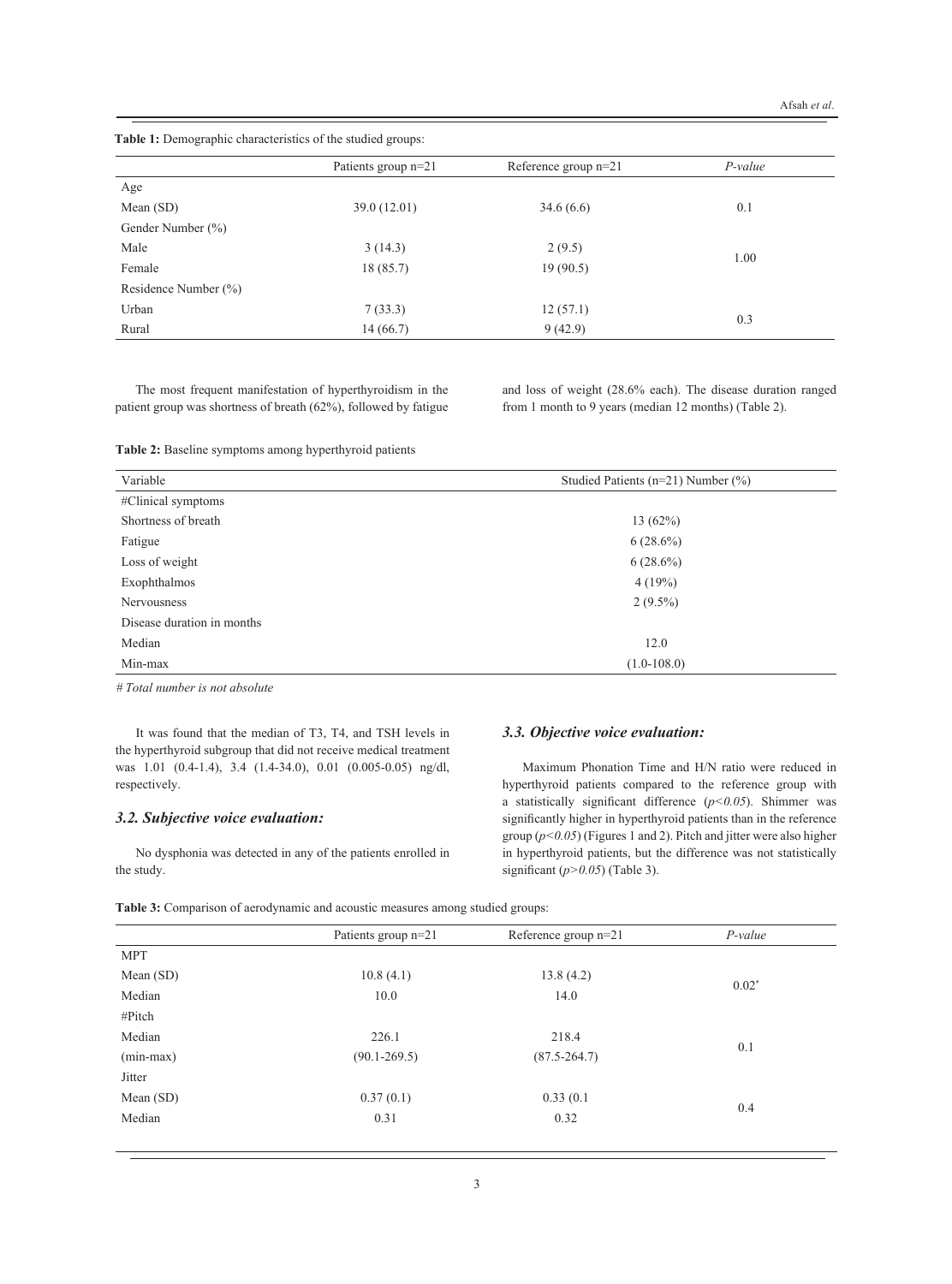| #Shimmer    |                |                 |          |
|-------------|----------------|-----------------|----------|
| Median      | 2.37           | 1.65            |          |
| $(min-max)$ | $(1.2 - 10.7)$ | $(0.87 - 5.06)$ | $0.002*$ |
| $H/N$ ratio |                |                 |          |
| Mean (SD)   | 22.9(4.2)      | 26.3(3.1)       | $0.006*$ |
| Median      | 23.4           | 26.3            |          |

*MPT: maximum phonation time, SD: standard deviation, H/N: Harmonic /Noise Independent t-test, #Mann -Whitney test*



Fig. 1: Error bar chart for comparison of average harmonic noise (H/N) ratio among studied groups

When comparing the reference group with the two patient subgroups, none of the parameters showed a significant difference between patients receiving and patients not receiving medical antithyroid treatment. However, the shimmer, jitter, and



**Fig. 2:** Box-plot graph for comparison of shimmer among studied groups

H/N ratio values were better in the subgroup receiving antithyroid therapy. On the other hand, both patient subgroups showed lower H/N ratio and higher shimmer values than the reference group with statistically significant differences  $(p<0.05)$  (Table 4).

**Table 4:** Comparison of aerodynamic and acoustic measures among

|             | Patients receiving<br>treatment $(n=11)$ | Patients not under<br>treatment $(n=10)$ | Reference group $(n=21)$ | $P-value$ |  |
|-------------|------------------------------------------|------------------------------------------|--------------------------|-----------|--|
| <b>MPT</b>  |                                          |                                          |                          |           |  |
| Mean (SD)   | 10.7(4.02)                               | 10.9(4.4)                                | 13.8(4.2)                |           |  |
| Median      | 10.0                                     | 11.0                                     | 14.0                     | 0.08      |  |
| #Pitch      |                                          |                                          |                          |           |  |
| Median      | 221.1                                    | 226.9                                    | 218.4                    |           |  |
| $(min-max)$ | $(140.0 - 269.5)$                        | $(90.1 - 262.7)$                         | $(87.5 - 264.7)$         | 0.3       |  |
| Jitter      |                                          |                                          |                          |           |  |
| Mean (SD)   | 0.31(0.1)                                | 0.43(0.2)                                | 0.33(0.1)                |           |  |
| Median      | 0.28                                     | 0.37                                     | 0.32                     | 0.2       |  |
| #Shimmer    |                                          |                                          |                          |           |  |
| Median      | 2.37 C                                   | 2.38 C                                   | 1.65                     | $0.009*$  |  |
| $(min-max)$ | $(1.22 - 4.9)$                           | $(1.28 - 10.7)$                          | $(0.87 - 5.06)$          |           |  |
| H/N ratio   |                                          |                                          |                          |           |  |
| Mean $(SD)$ | 23.4(3.2)C                               | 22.4(5.1)C                               | 26.3(3.1)                |           |  |
| Median      | 24.3                                     | 22.9                                     | 26.2                     | $0.02*$   |  |

*MPT: maximum phonation time, SD: standard deviation, H/N: Harmonic /Noise One way ANOVA, # Kruskall Wallis test* 

studied groups as regards treatment of hyperthyroidism: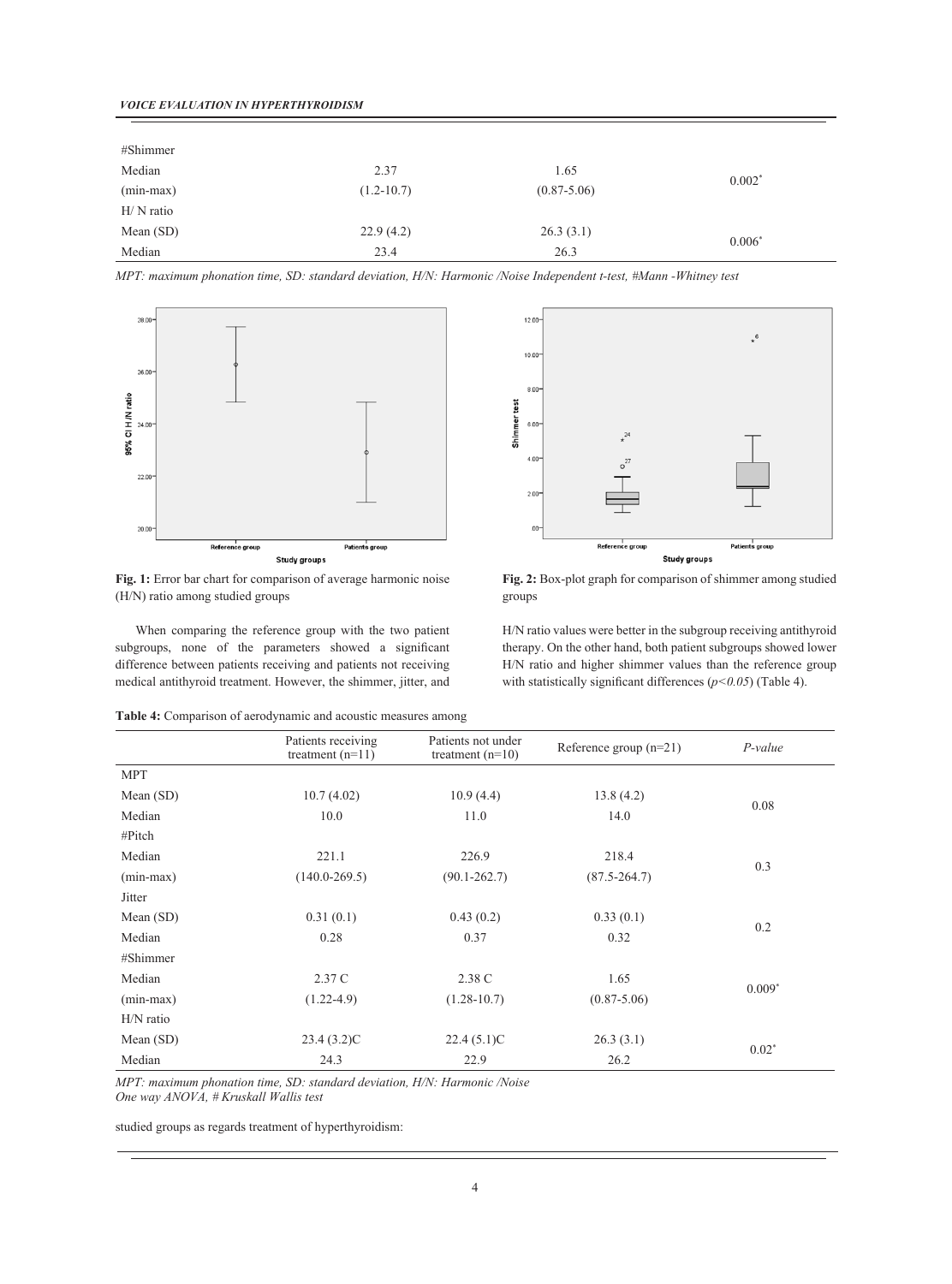### **DISCUSSION**

Thyroid hormones are essential for the growth and development of many vital organs. The thyroid hormones affect humans' voices highly; this is interpreted by the presence of receptor alpha (TRalpha) in the lamina propria, the glandular structures, and the thyroid cartilage, whereas TR-beta was existent only in the lamina propria<sup>[4]</sup>. This indicates the importance of thyroid hormones in voice production and laryngeal development.

Hyperthyroidism results in multi-system affection, which includes the larynx. Our study aimed at studying subjective and objective voice characteristics of patients with hyperthyroidism. Twenty-one patients with clinical hyperthyroidism and twenty-one healthy volunteers were subjected to voice assessment using subjective and objective means.

The female predominance in the patient group in our study was in agreement with previous studies by Bone *et al*.<sup>[12]</sup> and Costa and Pernambuco<sup>[13]</sup>, as thyroid diseases are hormonal dependent and common in females with a 4:1 female to male ratio.

The objective voice assessment, particularly the acoustic analysis, has received considerable attention because of its low cost, easy applicability, and quantitative output<sup>[14]</sup>. According to de Felippe *et al*. [15], "the differences in the programming of the various acoustic analysis systems, as well as the use of recording criteria and computers, microphones, and other devices make each one of these systems a single one, thus, precluding a single normalization. Therefore, users should base themselves on their own normalization".

Jitter and shimmer are both parameters of acoustic analysis. They refer to frequency and amplitude variation, respectively, from cycle-to-cycle of sound waves<sup>[10]</sup>. Decreasing jitter and shimmer denotes better periodicity and symmetry in glottic wave vibration, which is reflected as a better subjective impression of voice.

The present results showed that the value of shimmer in the hyperthyroid group was significantly higher than that of the reference group. Similarly, jitter was higher in the hyperthyroid group, but the difference did not reach statistical significance. This might indicate that increasing the level of thyroid hormones has a potential effect on the vocal folds' frequency and amplitude of vibration.

H/N ratio is defined as the ratio between periodic and aperiodic components of a sound wave<sup>[16]</sup>.

The periodic component arises from vocal fold vibration, whereas the aperiodic part follows from the glottal noise. Therefore high H/N ratio is associated with sonorant and harmonic voice.

Our results revealed that hyperthyroid cases had a lower H/N ratio than the reference group, with a statistically significant difference. This denotes that the voice of hyperthyroid cases is more liable to asthenia and dysphonia. As suggested by Kovacic<sup>[17]</sup>, the general weakness and fatigue caused by hyperthyroidism reflect on laryngeal and respiratory musculature causing asthenic voice quality.

The non-significant difference between our patients and the reference group as regards fundamental frequency was contradictory to the result of Kovacic<sup>[17]</sup>, who reported that female subjects diagnosed with hyperthyroidism demonstrated low fundamental frequency. The latter author stated that "deep voice is the most remarkable and should be added to clinical features of hyperthyroidism".

Maximum phonation time (MPT) is one of the aerodynamic measures considered a good functional indicator of glottal competence<sup>[18]</sup>. It usually ranges from  $15-20$  seconds for adults<sup>[19]</sup>. Our results showed a decrease in the mean value of MPT of hyperthyroid cases compared to the reference group with a statistically significant difference. This could be explained by respiratory muscle weakness with reduced subglottic pressure in patients with hyperthyroidism, as suggested by Junuzović-Žunić *et al*. [20].

Although the results of acoustic and aerodynamic assessments were not in favor of the hyperthyroid cases, none of them had dysphonia. This is attributed to the fact that the shimmer, jitter, H/N ratio, and MPT values did not reach the threshold of pathological voice. Nevertheless, these results make hyperthyroid patients more vulnerable to dysphonia than their euthyroid peers. Moreover, this denotes that increasing the levels of T3 and T4 may cause subclinical affection of phonatory functions of the larynx. Indeed, alteration of voice quality in patients with hyperthyroidism was reported in studies such as Youssef *et al*. [21]. Pfaff et al.<sup>[22]</sup> mentioned that voice problems are common presenting complaints in patients with thyroid disorders.

Even when treated preoperatively, hyperthyroidism is frequently associated with poor voice outcomes<sup>[22]</sup>. Muscle weakness, dehydration, tremors, as well as physiologic changes in laryngeal structure could contribute to voice changes in hyperthyroid patients<sup>[23]</sup>. As stated by Altman *et al*.<sup>[4]</sup>, thyroid hormone receptors may play a role in the histologic and physiologic alterations in a voice that occur in thyroid dysfunction.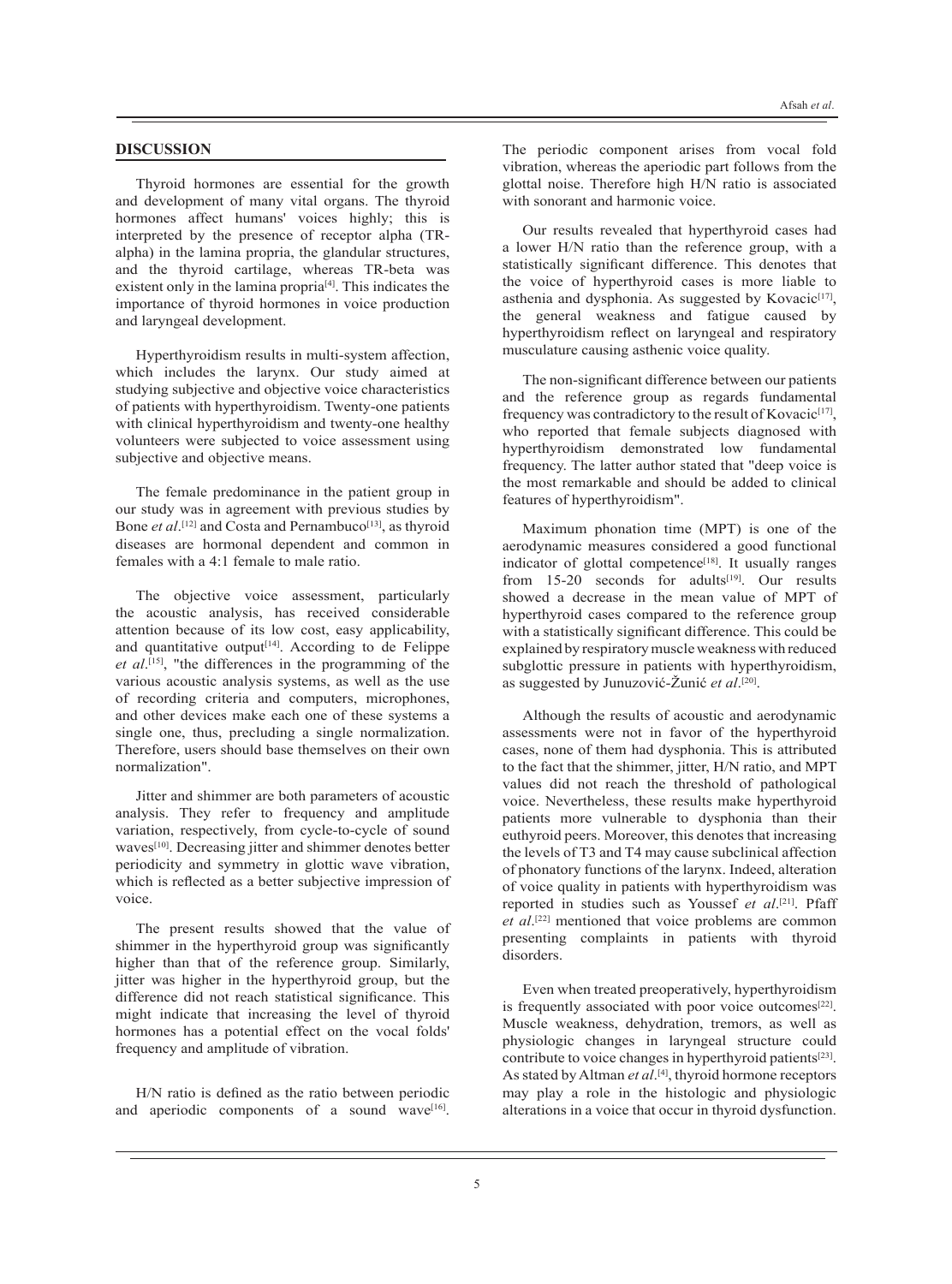The present study results are in line with the results of the Kovacic<sup>[17]</sup> study, which indicated that acoustic voice characteristics and laryngeal efficiency in patients with hyperthyroidism fall outside normal ranges. However, contrary to the present results, Birkent *et al*. [24] assumed that the acoustic parameters could not detect subtle vocal fold changes. It is unlikely to identify any change without a significant vibra¬tory or epithelial disease.

The present study revealed a non-significant difference between both patient subgroups when comparing the acoustic and aerodynamic results. However, the shimmer, jitter, and H/N ratio values were better in the subgroup receiving antithyroid therapy. The non-significant difference might be attributed to insufficient treatment duration. As stated by Hari Kumar *et al*.<sup>[1]</sup>, voice changes caused by the thyroid gland disorders may disappear completely within 3-6 months after achieving euthyroidism.

Regardless of the limitation by the small sample size, this study indicates that the effect of hyperthyroidism on vocal function measures is an area of further research.

## **CONCLUSION**

Despite the absence of perceptual voice changes in our patients with hyperthyroidism, subtle changes in the acoustic and aerodynamic parameters could be detected with a trend towards laryngeal dysfunction. This provides evidence that elevated levels of thyroid hormones potentially affect the phonatory function of the vocal folds. However, further studies need to be conducted with larger samples and with various objective voice measurements applied to better understand the laryngeal status in hyperthyroid patients.

### **CONFLICT OF INTEREST**

There are no conflicts of interest.

# **REFERENCES**

- 1. Hari Kumar KVS., Garg A, Chandra NSA, Singh SP, Datta R. Voice and endocrinology. Indian J Endocrinol Metab. 2016; 20(5): 590–594. doi: 10.4103/2230- 8210.190523
- 2. Kadakia S, Carlson D, Sataloff RT. The effect of hormones on the voice. Journal of Singing. 2013; 69: 571-4.
- 3. Goodman C, Fuller K. Pathology: Implications for the Physical Therapist. St. Louis, Missouri: Saunders Elsevier; 2009.
- 4. Altman KW, Haines GK, Vakkalanka SK, Keni SP, Kopp PA, Radosevich JA. Identification of thyroid hormone receptors in the human larynx. Laryngoscope. 2003; 113(11):1931-4. doi: 10.1097/00005537- 200311000-00014.
- 5. Goichot B, Caron Ph, Landron F, Bouée S. Clinical presentation of hyperthyroidism in a large representative sample of outpatients in France: relationships with age, aetiology and hormonal parameters. Clin Endocrinol (Oxf). 2016; 84(3):445- 51. https://doi.org/10.1111/cen.12816
- 6. Bernice K, Roy N, Stemple JC. Clinical Voice Pathology: Theory and Management, Fifth Edition, 2014.
- 7. Garber JR, Cobin RH, Gharib H, Hennessey JV, Klein I, Mechanick JI, *et al*. for the American Association of Clinical Endocrinologists and American Thyroid Association Task-force on Hypothyroidism in Adults. Clinical practice guidelines for hypothyroidism in Adults. Thyroid. 2012; 22: 1200-35.
- 8. Watt T, Groenvold M, Rasmussen AK, Bonnema SJ, Hegedüs L, Bjorner JB, Feldt-Rasmussen U. Quality of life in patients with benign thyroid disorders. A review. Eur J Endocrinol. 2006; 154 (4): 501-10. doi: 10.1530/eje.1.02124.
- 9. Kratzsch J, Fiedler GM, Leichtle A, Brügel M, Buchbinder S, Otto L, *et al*. New reference intervals for thyrotropin and thyroid hormones based on National Academy of Clinical Biochemistry criteria and regular ultrasonography of the thyroid. Clin Chem. 2005; 51 (8): 1480-1486. doi: 10.1373/clinchem.2004.047399.
- 10. Kotby M. Voice disorders: recent diagnostic advances. Egypt J Otolaryngol. 1986; 3 (10), 69-98.
- 11. Teixeira JP, Oliveira C, Lopes C. Vocal Acoustic Analysis - Jitter, Shimmer and HNR Parameters. Procedia technology. 2013; 9: 1112 – 1122. https://doi. org/10.1016/j.protcy.2013.12.124
- 12. Bone SL, Vertigan AE, Eisenberg RL. Pre-operative assessment of voice abnormalities in patients with thyroid disease: a clinical data-mining exploration of 'thyroid voice'. Clinical Data Mining in an Allied Health Organisation: A Real-World Experience. 2011:215.
- 13. Costa ÉB, Pernambuco LD. Vocal self-assessment and auditory-perceptual assessment of voice in women with thyroid disease. Revista Cefac. 2014; 16(3): 967- 73. DOI:10.1590/1982-021620145913